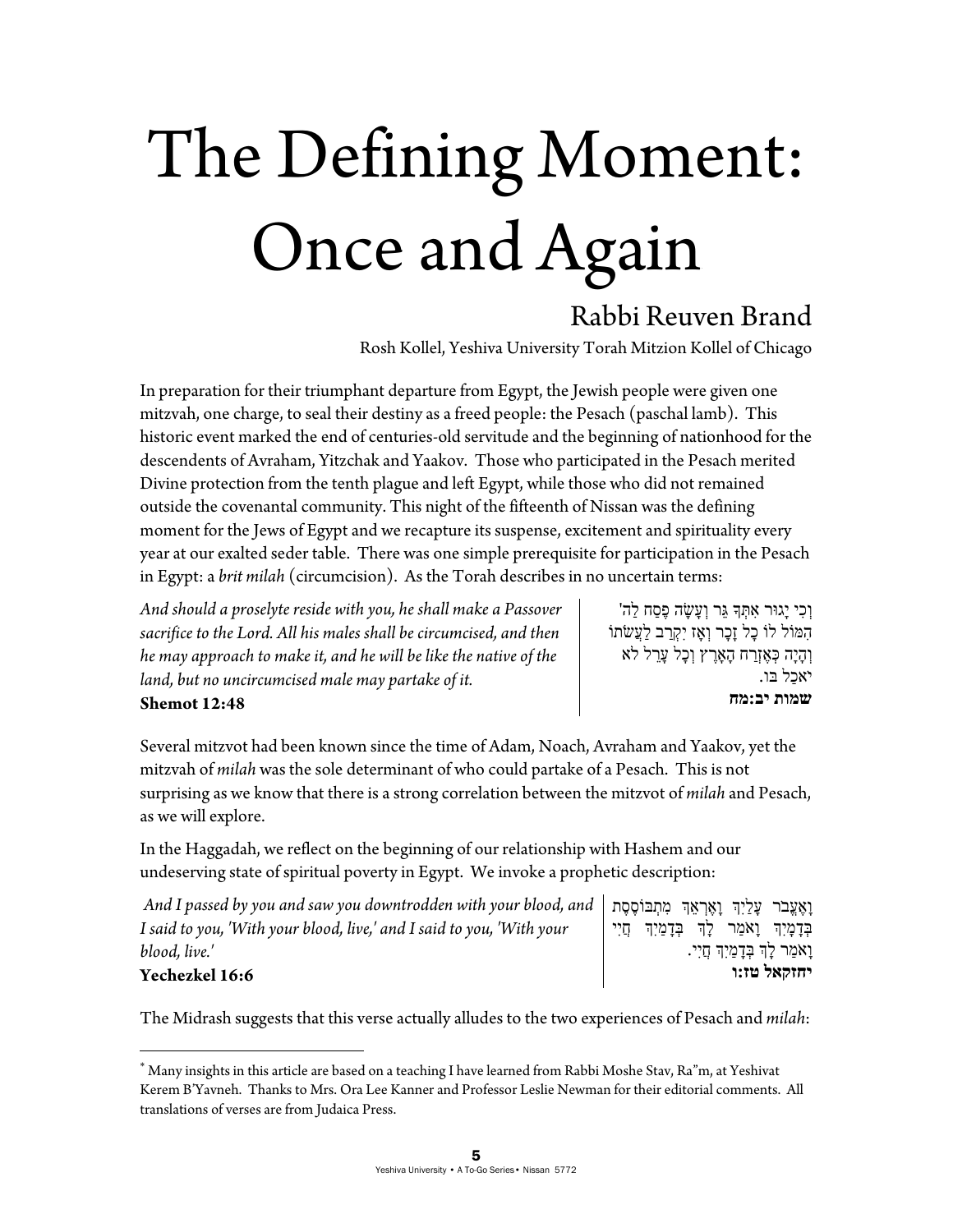*What did the Holy One blessed be He see to protect them with blood? In order to remind them of the blood of the circumcision of Avraham. The Jewish people were saved from Egypt with two bloods: with the blood of the paschal lamb and the blood of circumcision as it states "and I said to you, 'With your blood, live,' and I said to you, 'With your blood, live.'"*  **Shemot Rabbah, Bo, no. 17** 

מה ראה הקב"ה להגן עליהם בדם כדי לזכור להם דם מילת אברהם, ובב' דמים ניצולו ישראל ממצרים בדם פסח ובדם מילה, שנא' ואומר לך בדמיך חיי ואומר לך בדמיך חיי בדם פסח ובדם מילה. **שמות רבה, פרשת בא פרשה יז** 

Another common feature of these two mitzvot is their unique Halachic category. The Talmud (*Makkot* 13b) notes that these are the only two cases that carry the punishment of *karet* (spiritual excision) without a negative commandment; they also lack a korban offering in case of error. Simply put, the mere failure to perform either of these two mitzvot invokes the harsh penalty of *karet*, which is otherwise reserved for a specific number of severe transgressions of Torah prohibitions.

Finally, it cannot be considered a coincidence of tradition that we celebrate the presence of Eliyahu the prophet at only two Jewish life cycle events: the seder commemoration of the Pesach and the *brit milah* of a newborn child. To appreciate the connection between these two mitzvot, let us take a closer look at the mitzvah of Pesach.

The Pesach was a *sui generis* event, just as our exodus from Egypt was a one-time, historic occurrence. The laws and practices of this sacrifice reflect its singular character and distinguish it from all other korbanot. First, the Pesach in Egypt was not really an offering at all, as there was no *mizbeach* (altar) on which to offer the sacrifice. Hence, the Torah never refers to the Pesach in Egypt as a korban. The Mishna in *Masechet Pesachim* (9:5) enumerates several other characteristics that were unique to the original Pesach of Mitzrayim:

*What is the difference between the Passover in Egypt and Passover in future generations? The Pesach in Egypt had to be taken from the tenth, required sprinkling with a bundle of hyssop on the lintel and the two doorposts and was eaten in haste in one night. Passover for future generations is observed for seven days.* 

מה בין פסח מצרים לפסח דורות פסח מצרים מקחו מבעשור וטעון הזאה באגודת אזוב על המשקוף ועל שתי מזוזות ונאכל בחפזון בלילה אחד ופסח דורות נוהג כל שבעה.

In addition to these anomalies of Pesach Mitzrayim, even the Pesach that was offered for generations as a korban in the Beit Hamikdash has several unusual laws. Most notably, the korban Pesach must be eaten as part of a predetermined group, which is not the case with any other offering (Mishna, *Zevachim* 5:8). This is a two-fold requirement. First, it mandates that in order for one to partake of a korban Pesach, he or she must be a designated participant before the korban is slaughtered, as the Mishna describes:

*One is designated on it and removed from it until [The sacrifice] is slaughtered.* **Mishna, Pesachim 9:3**

נמנין ומושכין את ידיהם ממנו עד שישחט. **משנה פסחים ט:ג**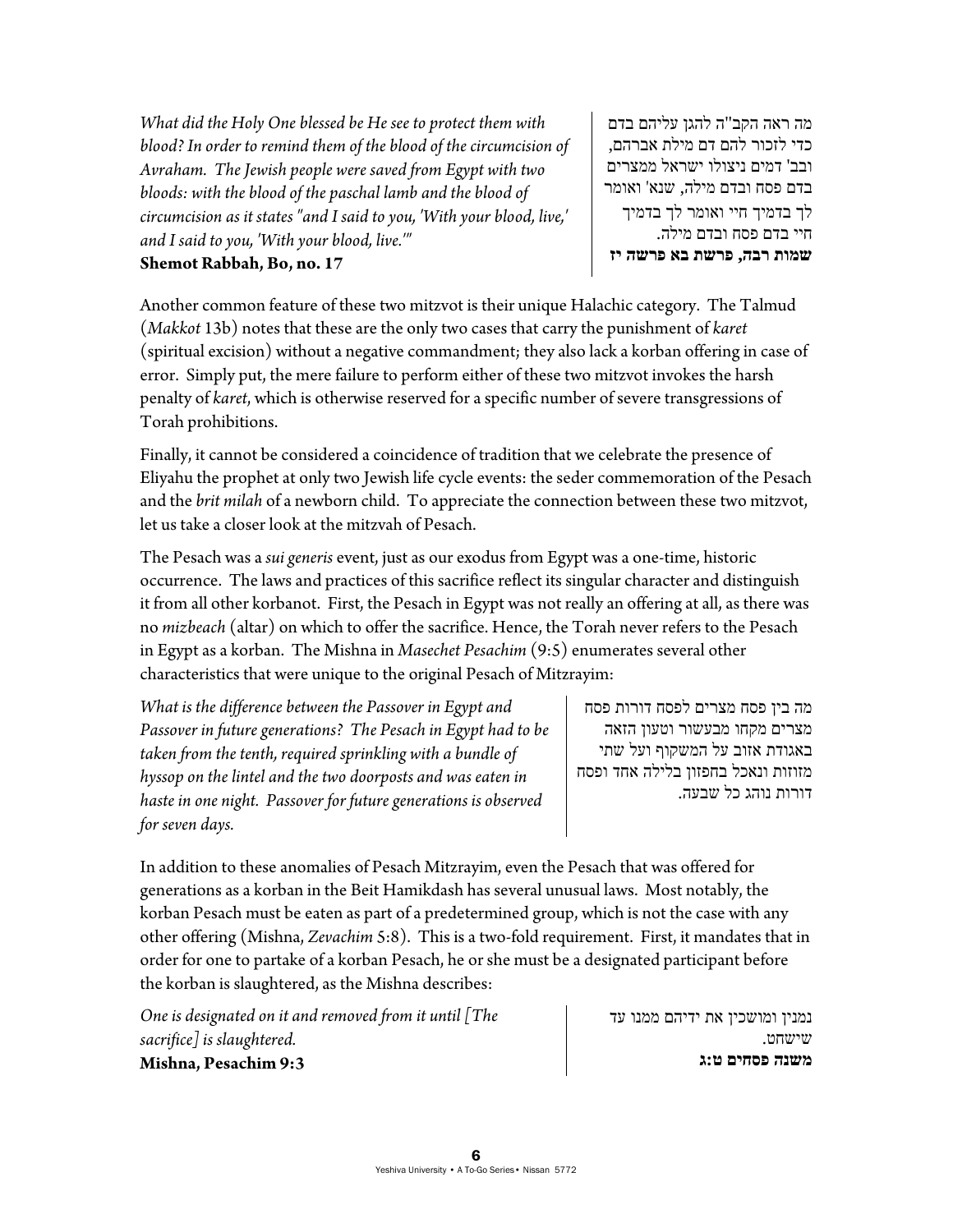Additionally, the actual eating of the korban must take place in a group. No portion of the Pesach may be eaten outside one's designated group, as the Rambam rules:

*The Passover sacrifice can only be eaten with one group and one may not remove any of it from the group in which one is eating. One who removes an olive's-worth from one group to another on the night of the fifteenth receives lashes as it states "You shall not take any of the meat out of the house to the outside."* 

כל האוכל מן הפסח אינו אוכל אלא בחבורה אחת ואין מוציאין ממנו מן החבורה שיאכל בה. והמוציא ממנו כזית בשר מחבורה לחבורה בליל חמשה עשר לוקה שנאמר לא תוציא מן הבית מן הבשר חוצה. **רמב"ם הלכות קרבן פסח ט:א** 

**Rambam, Hilchot Korban Pesach 9:1**

Further, even if one was able to actually consume an entire korban Pesach alone, according to one opinion in the Mishna, this is not allowed; one must eat the Pesach as part of a group.

What is the message of these Halachot that are unique to Pesach?

Perhaps all of these practices can be understood in light of the context of the Pesach in Egypt. The Midrash describes:

*"Draw forth or buy yourselves sheep," This is what it states in the verse (Tehillim 97:7.) "All worshippers of graven images will be ashamed." When G-d told Moshe to slaughter the Passover sacrifice, Moshe said "Master of the Universe, how can I do such a thing? Don't You know that sheep are the gods of Egypt" as it states (Shemot 8:22 "Will we sacrifice the deity of the Egyptians before their eyes, and they will not stone us?" G-d said "For your life, the Jewish people will not leave here until they slaughter the gods of Egypt in front of their eyes so that I can teach them that their gods are nothing." And we find that this is what happened, for on that night the first born Egyptians were smitten and on the same night, the Jewish people slaughtered their Passover offerings and ate them. The Egyptians watched their first born die and their gods slaughtered and couldn't do anything as it states (Bamidbar 33:4.) "And the Egyptians were busy burying because the Lord had struck down their firstborn and had wrought vengeance against their deities."* 

## משכו וקחו לכם צאן הה"ד (תהלים צז) יבושו כל עובדי פסל, בשעה שאמר הקב"ה למשה לשחוט הפסח, אמר לו משה רבון העולם הדבר הזה היאך אני יכול לעשות אי אתה יודע שהצאן אלהיהן של מצרים הן ,שנאמר ( שמות ח) הן נזבח את תועבת מצרים לעיניהם ולא יסקלונו, אמר לו הקב"ה חייך אין ישראל יוצאין מכאן עד שישחטו את אלהי מצרים לעיניהם שאודיע להם שאין אלהיהם כלום, וכן מצינו שעשה, שבאותו הלילה הכה בכוריהם של מצרים ובו בלילה שחטו ישראל פסחיהן ואכלו והיו המצרים רואים בכוריהם הרוגים ואלהיהן שחוטין ולא היו יכולין לעשות כלום, שנאמר ( במדבר לג) ומצרים מקברים את אשר הכה ה' בהם כל בכור ובאלהיהם עשה ה' שפטים, הוי יבושו כל עובדי פסל .

**שמות רבה בא פר' יז** 

**Shemot Rabbah, Bo, no. 17**

Here, the Midrash describes the context of the Pesach and sheds light on its significance as a defining moment. Let us consider the implication of this Midrash. According to this tradition, the sheep was an Egyptian deity, which the Jews were about to slaughter. Imagine the predicament of a Jew living in Egypt, having experienced the previous nine plagues but still living under the watchful eye of the Egyptians, his oppressive masters for centuries. G-d calls upon him to take the deity of his rulers on the tenth of Nissan in preparation for slaughter, with the promise of the impending Exodus. The presence of thousands of sheep in the Jewish environs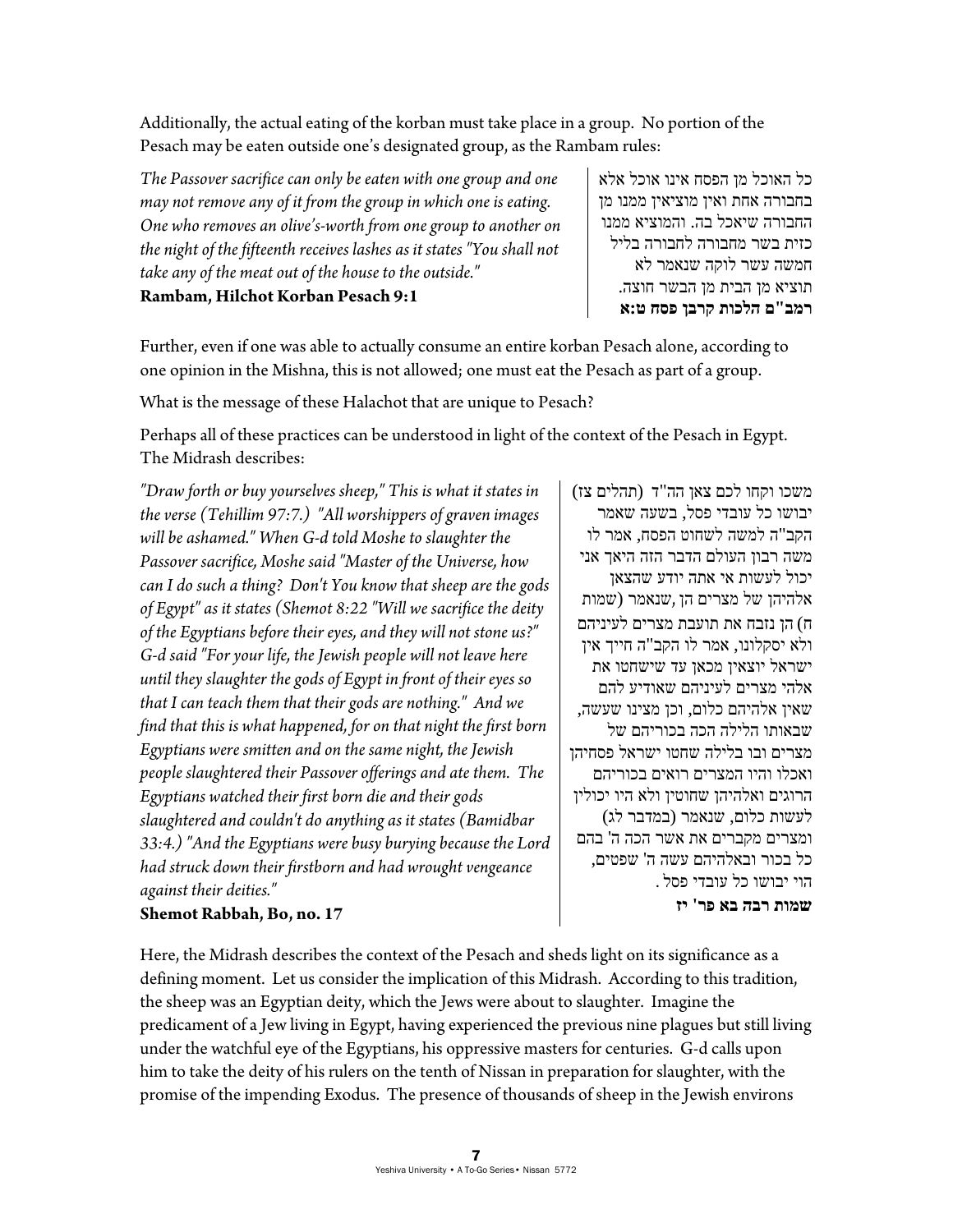for four days obviously drew the attention of the Egyptians, who quickly learned that the Jews were about to commit the ultimate offense of deicide. Only those individuals who were firmly convinced that they would leave Egypt as free people on the fifteenth of Nissan would have the temerity and courage to participate. This heroic demonstration of faith, this defining moment, would determine the destiny of each individual Jew.

We can now understand how the unique *halachot* of Pesach sharpened and amplified its role as a defining moment. The particulars that Hashem legislated made it impossible to equivocate about this decision. The Pesach had to be taken in advance and participants were required to register beforehand as well. Once one was included in the Pesach, it would be impossible to avoid detection by the Egyptians because the Pesach was eaten in groups, as families and neighborhoods. One was not allowed to snatch a piece of meat and eat it in hiding.

The Jews added insult to injury by splashing the blood of the Pesach, the Egyptian god, on the doorposts, marking the Jewish home, literally, marked for revenge at the hands of the Egyptians if the salvation would not arrive. Additionally, the manner in which the Pesach was eaten expressed this demonstration of faith in G-d and repudiation of the Egyptians. The Torah mandates:

*You shall not eat it rare or boiled in water, except roasted over the fire its head with its legs and with its innards.*  **Shemot 12:9** 

אַל **ֹ**תּ ְאכלוּ מִ מֶּנּוּ נָא וּבָשֵׁ ל מְ בֻשָּׁ ל בַּמָּ יִם כִּ י אִ ם צְ לִ י אֵ שׁ **ֹ**ראשׁוֹ עַל כְּ רָ עָיו וְעַל וֹקִ רְ בּ . **שמות יב:ט**

The meat must be roasted on an open fire, which would obviously be done outdoors. The aroma of a barbecue is known to waft through the spring air and certainly permeated the homes of the Egyptians, who were surely furious at the spectacle. Meanwhile, the Jews sat eating their Pesach hastily, dressed in their travel clothes with their walking sticks at the ready, faithfully anticipating the imminent redemption, as the Torah describes:

*And this is how you shall eat it: your loins girded, your shoes on your feet, and your staff in your hand; and you shall eat it in haste it is a Passover sacrifice to the Lord.*  **Shemot 12:11**

וְכָכָה **ֹ**תּ ְאכלוּ **ֹ**א וֹת מָ תְ נֵיכֶם חֲגֻרִ ים נַעֲלֵיכֶם בְּ רַ גְלֵיכֶם וּמַ קֶּ לְ כֶם בְּ יֶדְ כֶם וַאֲכַלְ תֶּ ם **ֹ**א וֹת בְּחָפָּזוֹן פֶּסַח הוּא לַה': **שמות יב:יא**

We now have a greater appreciation of the significance of the Mitzvah of Pesach. The fundamental character of the redemption from Egypt was one-sided; we were unworthy, passive beneficiaries and G-d was the sole redeemer. It still was necessary for each Jew to make one decision- one expression of faith- to earn this salvation. The Pesach offering was this defining moment. In the Temple era, we reenacted this commitment annually with the offering of the korban Pesach, while today we do so at our seder table.

Perhaps in this light, we can appreciate the correlation between this mitzvah and the mitzvah of *milah*. *Milah* too represents a defining moment for a Jewish child. The act of circumcision is an irrevocable commitment to the covenantal community, one which also carries with it a measure of sacrifice beyond the actual pain of the procedure. There is a history of *mesirut nefesh* (selfsacrifice) for the performance of the mitzvah of *milah* dating back to Talmudic times (see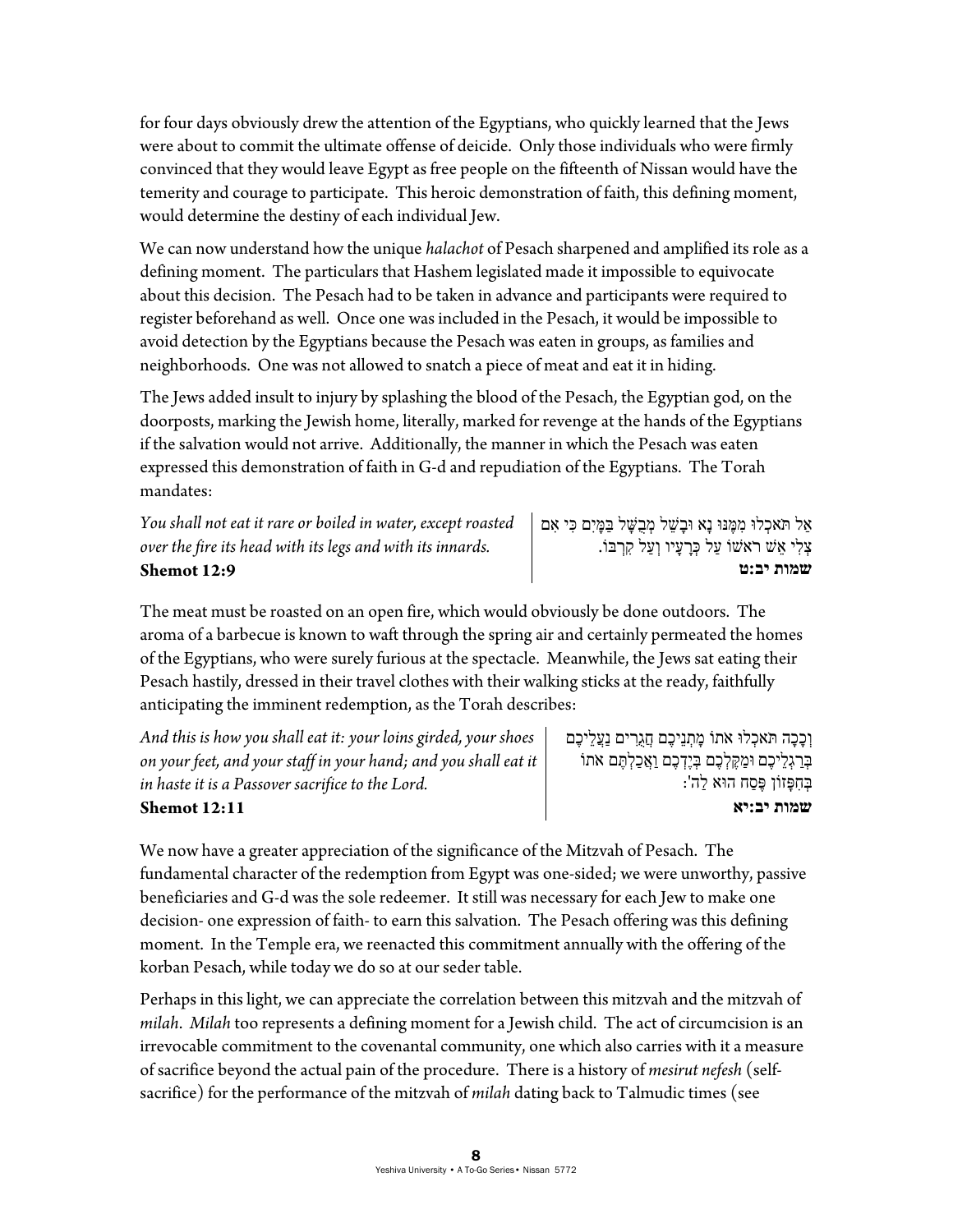*Shabbat* 130a). Beyond this, the ongoing presence of the circumcision on one's body is itself a dramatic, undeniable symbol of Jewish identity. There are many known Holocaust anecdotes that describe how people who otherwise looked "Aryan" were exposed to be Jews by their Nazi tormentors by the presence of their circumcision. This is the ultimate commitment to G-d, similar to the one expressed by the Jews in Egypt.

We now appreciate why these two mitzvot carry their unique halachic categorization and the punishment of *karet*. *Karet*, spiritual excision, is as much a natural consequence as it is a punishment. It is obvious that one who does not make an unequivocal, sacrificial commitment cannot be a part of the community nor share in its destiny. Hence, the failure to perform Pesach or *milah* results in spiritual exclusion. In addition, we understand that because these mitzvot express our fundamental commitment to Hashem through self sacrifice, we perform them at the beginning of our life's journey, which exists on two planes- the individual and the communal. We perform the *milah* just after the birth of a child, the individual, and we perform the *Pesach* at the time of the birth of our nation which took place at the exodus.

Finally, we now understand why the presence of our prophet Eliyahu is felt at these two events. The Midrash teaches:

*The Jewish people continued to perform circumcision until they were divided into kingdoms. Ephraim didn't perform circumcision and Eliyahu, who should be remembered for good, stood up and was zealous for G-d and said (Melachim I 19:10) "I have been zealous for the Lord." G-d said "You were always zealous regarding incest and now you were zealous. For your life, the Jewish people will not perform circumcision unless you see it with your own eyes." From here, the rabbis instituted setting an honorable chair for the angel of circumcision who is called Eliyahu, the angel of circumcision as it states (Malachi 3:1) "The angel of the covenant, whom you desire."* 

### **Yalkut Shimoni Parshat Lech Lecha**

וכך היו ישראל מלין עד שנחלקו לשתי ממלכות אפרים מנעו מהם ברית מילה ועמד אליהו זכור לטוב וקנא קנאה גדולה ויאמר קנא קנאתי א"ל הקב"ה לעולם אתה מקנא קנאת בשטים על גלוי עריות וקנאת כאן חייך שאין ישראל עושין ברית מילה עד שאתה רואה בעיניך, מכאן התקינו חכמים להיות עושין מושב כבוד למלאך הברית שנקרא אליהו ז"ל מלאך הברית שנאמר ומלאך הברית אשר אתם חפצים. **ילקוט שמעוני פרשת לך לך**

According to this tradition, Eliyahu participates at the *milah* of every child as a response to his criticism of the Jewish people and their lack of commitment. The context of the verse that the Midrash cites is telling. Eliyahu stakes out his claim of zealotry after his dramatic victory over the idol Baal at Mount Carmel, when the Jews returned to their previously wicked practices. Eliyahu raced to the desert in despair, turning his back on the people, exposing their ambivalence. G-d teaches Eliyahu that despite the shortcomings of the Jews, they would always maintain a covenant, an unbroken commitment. This is expressed and symbolized by the circumcision; hence, Eliyahu is divinely ordained to witness this defining moment for each and every Jewish male child in history.

Similarly, he visits our homes each year as we sit at the seder to recount the Pesach, for the centerpiece of our seder experience is the korban Pesach. It is an indispensible part of our Haggadah liturgy, as we learn: